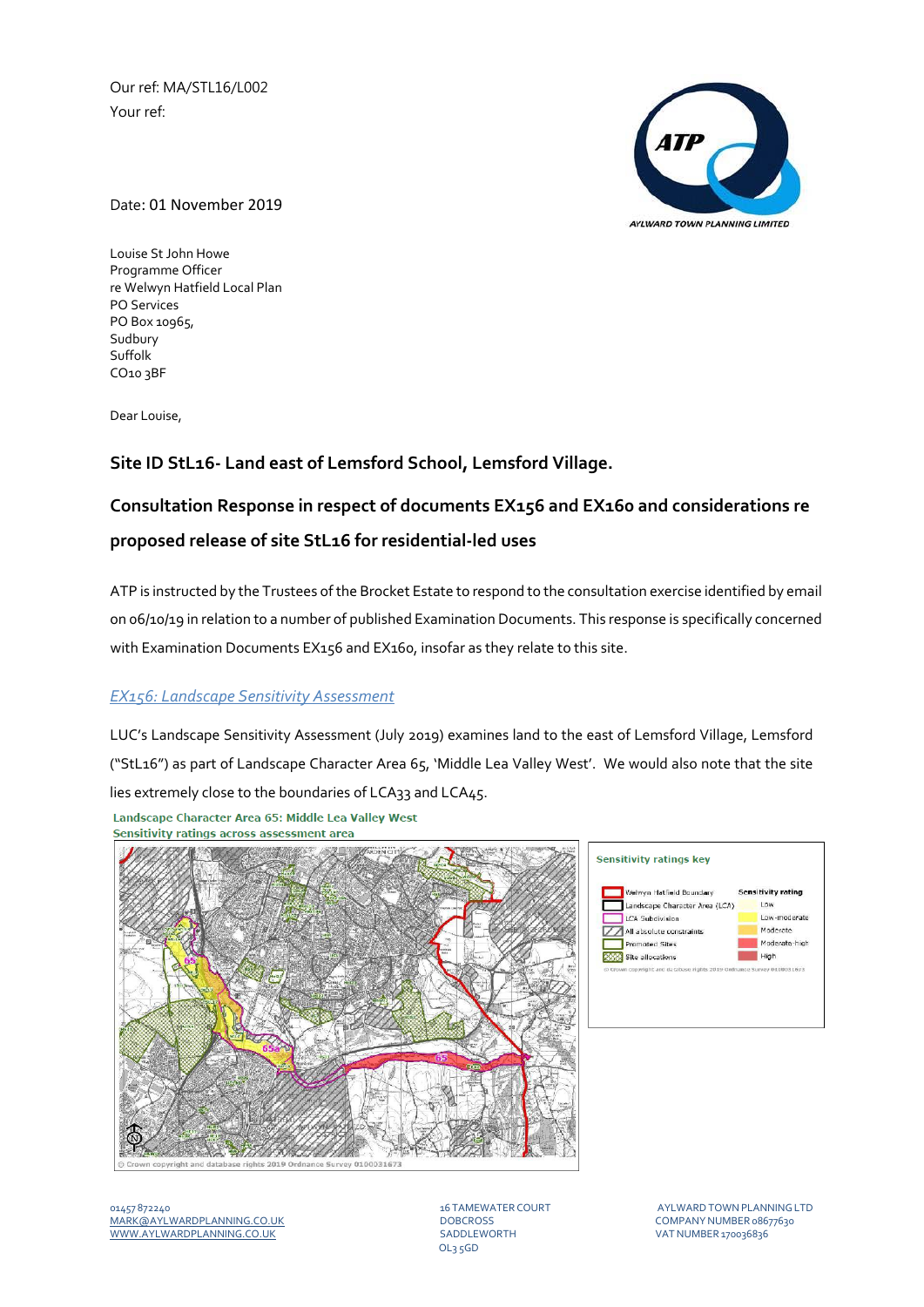The subject land ("StL16") is adjacent to St John's School and takes access from Lemsford Village to the north‐ west. It is noted that the entirety of the promoted site ("StL16") would fall within the area identfied by LUC within their analysis section described as "LCA65-Western part". The subject land falls west of the A1(M) and is designated as having "Low‐Moderate" landscape sensitivity to residential development. LUC justify this conclusion on the basis that:

The western part of the area contains some valued features (the large area of purple moor grass and rush pasture, the deciduous woodland blocks that form a robust edge to the Lemsford Springs Nature Reserve and the public right of way crossing sloping landform through the centre of the area) and a sense of openness that allows for uninterrupted views towards woodland around Lemsford Springs. However the area is contained on all sides by roads and housing (most notably the A1(M) to the east and the *housing development within Stanborough that provide strong urbanising elements and detract from the local landscape* character), and a prominent presence of equine activities resulting in regular field divisions formed by fencing, meaning that *there is a low‐moderate sensitivity to residential development.* 

To the east of the A1(M), Stanborough Park has recreational amenity value which increases its sensitivity to moderate.

The promoter **agrees** with this analysis and supports LUC's conclusion that this area is less sensitive than the more exposed western elements of area LCA65.

#### *EX160: Green Gap Assessment*

Pages 83‐88 of LUC's Green Gap Assessment (August 2019) identifies a tile for consideration of a "policy gap area"to conider the relationship between the settlements of Welwyn Garden City, Lemsford and Stanborough. This initial tile analysis includes StL16. The Gap Policy Area which is identified uses the road of Lemsford Village as a boundary and by consequence StL16 falls just within the recommended 'policy gap area', please see extracted plan below.

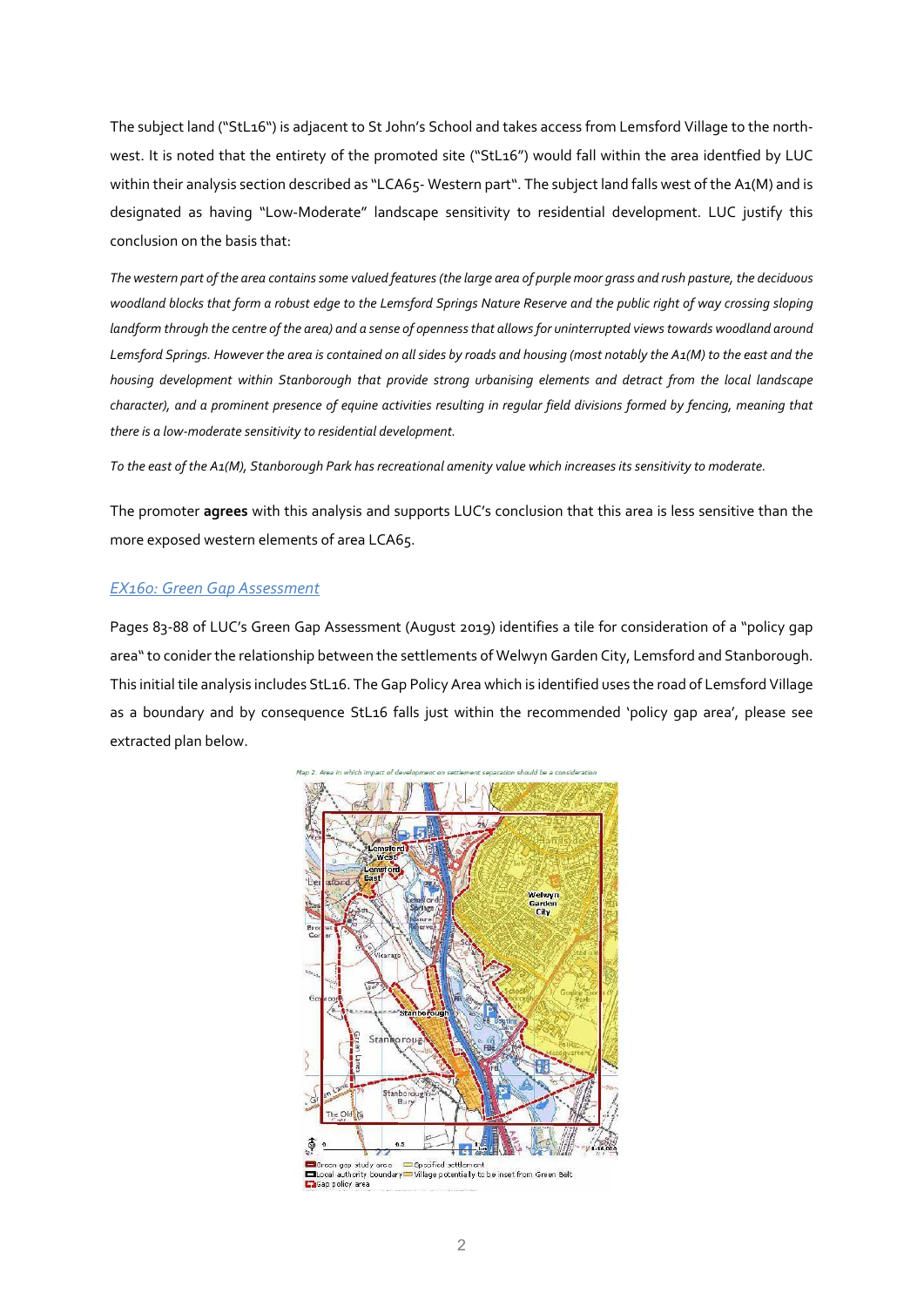The policy approach to identify a Green Gap Policy Area is supported by the following statement:

"The gap between Welwyn Garden City and the two villages of Lemsford and Stanborough is occupied by the Lea Valley and the *A1(M) corridor, and these features are likely to keep these settlements from merging.*

Nevertheless, a gap policy area following the Lea Valley would ensure that the settlements remain separate. The case for keeping the land open is strengthened by the presence of priority habitats and local wildlife sites along the valley, the potential for biodiversity enhancement as part of Natural England's 'network enhancement zone', and the recreation function provided by *the Country Park .*

Lemsford and Stanborough currently retain separate identities, but the gap between them is vulnerable to erosion by ribbon development. A gap policy area between the two villages would help maintain their separate identities. The case for keeping the land open is strengthened by the area of archaeological significance and potential for biodiversity enhancement, forming part of *Natural England's 'network enhancement zone'.*

A gap policy area could be considered to occupy the area between all three settlements of Welwyn Garden City, Lemsford and *Stanborough,"*

However, when the Study goes on to consider the potential consequence of the release of the StL16 site (and other promoted sites) in terms of safeguarding against the coalescence of Welwyn Garden City and Lemsford it states that the potential release of this site and other promotions close to Lemsford would expand the village but "Sites from the Council's 2019 'Call for Sites' (StL5, 13 and 16) would expand Lemsford, but not affect the sense of *separation between Lemsford and Welwyn Garden City."*

We would conclude therefore that the identification of a Green Gap Policy Area appears fundamentally inconsistent with any perceived threat of the release of the promoted parcel for residential development. The promoter therefore **rejects** LUC's analysis, with reservations as outlined below.

The LUC Green Gap Study identifies constraints and opportunities (areas of archaeological significance and opportunity for biodiversity enhancement) which is suggested to reinforce the case for keeping the land open. The opportunity for development of site StL16 has been considered with reference to constraints and potential for betterment and the promoter is fully committed to ensuring that the scheme would optimise mitigation measures to deliver against both objectives.

For example, the proposal commits to the delivery of a buffer zone between any development and the woodland which serves as a habitat . We have also proposed that existing desire routes can be formalised and improved to improve walking choices between Lemsford and Stanborough.

Importantly, the promoter notes a fundamental contradiction in the justification for providing the 'policy gap' as a policy objective for the purposes of protecting the division between Lemsford and other identified settlements, while concluding later in the Assessment that *"Sites from the Council's 2019 'Call for Sites' (StL5, 13 and* 16) would expand Lemsford, but not affect the sense of separation between Lemsford and Welwyn Garden City."